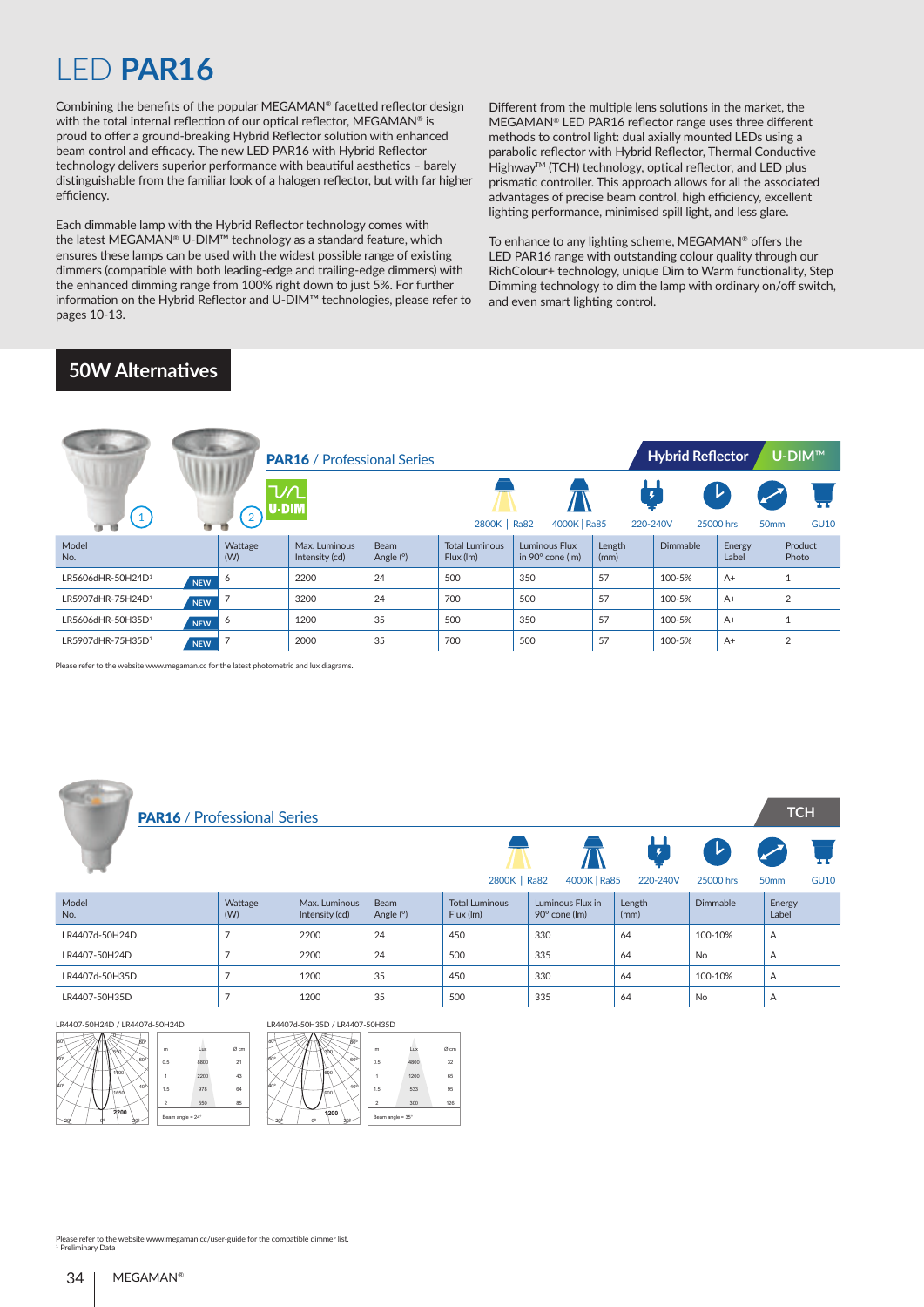

Ø cm  $\frac{32}{2}$ 63 95 60º 126

Lux 2240 560



LR4605dDG-WFL 0.5 80º 1 1.5

-v  $\lambda$ TТ 267 150

 $\sqrt{1}$ 

40º 60º

LR5007dDG-VWFL 0.5 1  $\overline{\phantom{a}}$ 

20º 0º 20º

 $\sim$ TT 213 120

180 270 **360**

20º 0º 20º

Beam angle = 60°

240 360 **480**

 $\sqrt{4}$ 

40º 60º 80º

7  $^{\star}$ 126

40º 60º 80º 120  $\overline{\mathbf{0}}$ 

40º 60º 80º 90 0

0.5 1.5 2 Beam angle = 60°

| 颌  |                  |      |      |
|----|------------------|------|------|
|    | m                | Lux  | Ø cm |
| 60 | 0.5              | 2400 | 32   |
|    |                  | 600  | 63   |
| 40 | 1.5              | 267  | 95   |
|    | $\overline{2}$   | 150  | 126  |
|    | Beam angle = 35° |      |      |
|    |                  |      |      |

| 1.5              | 267  | 95   | നേ |
|------------------|------|------|----|
| $\overline{2}$   | 150  | 126  |    |
| Beam angle = 35° |      |      |    |
|                  |      |      | LR |
|                  |      |      |    |
|                  |      |      | 80 |
| m                | Lux  | Ø cm |    |
| 0.5              | 1920 | 36   |    |



0.5 80º 1  $\overline{\phantom{a}}$  $\overline{\phantom{a}}$  $\sqrt{11}$ 40º 60º

60º 80º



60º 80º 140 0

m  $^{0.5}$ 1

280

150





LR4605.5dDG-VWFL

20º 0º 20º

5. let TT  $\mathbf{1}$  $\overline{1}$ 

75  $\epsilon$ 

150 225 **300**

20º 0º 20º

n. 1 60º 1.5  $\overline{a}$  $\sqrt{8}$ 

80º

40º

40º 60º 80º

Ø cm  $\frac{32}{2}$ 63 95 60º 126 Beam angle = 35° Lux 3120 780 347 195

7 75 126 40º 60º 80º Ø cm 115 173 m 0.5 1 1.5 2 Beam angle = 60° Lux 1200 <sub>30</sub> 133 75

58

231

|                | <b>PAR16</b> / Economy Series |                |                                 |                   |                                    |                                      |                            |                                                |                                                |             |
|----------------|-------------------------------|----------------|---------------------------------|-------------------|------------------------------------|--------------------------------------|----------------------------|------------------------------------------------|------------------------------------------------|-------------|
| का क           |                               |                |                                 |                   | 2800K   Ra80                       | 4000K   Ra80                         | $\overline{f}$<br>220-240V | $\left  \mathbf{v} \right\rangle$<br>15000 hrs | $\boldsymbol{\mathcal{F}}$<br>50 <sub>mm</sub> | <b>GU10</b> |
| Model<br>No.   |                               | Wattage<br>(W) | Max. Luminous<br>Intensity (cd) | Beam<br>Angle (°) | <b>Total Luminous</b><br>Flux (lm) | Luminous Flux<br>in 90° cone<br>(lm) | Length<br>(mm)             | Dimmable                                       | Energy<br>Label                                |             |
| LR4605DGv2-WFL |                               | 5              | 830                             | 35                | 500                                | 420                                  | 57                         | No                                             | $A++$                                          |             |
|                |                               |                |                                 |                   |                                    |                                      |                            |                                                |                                                |             |

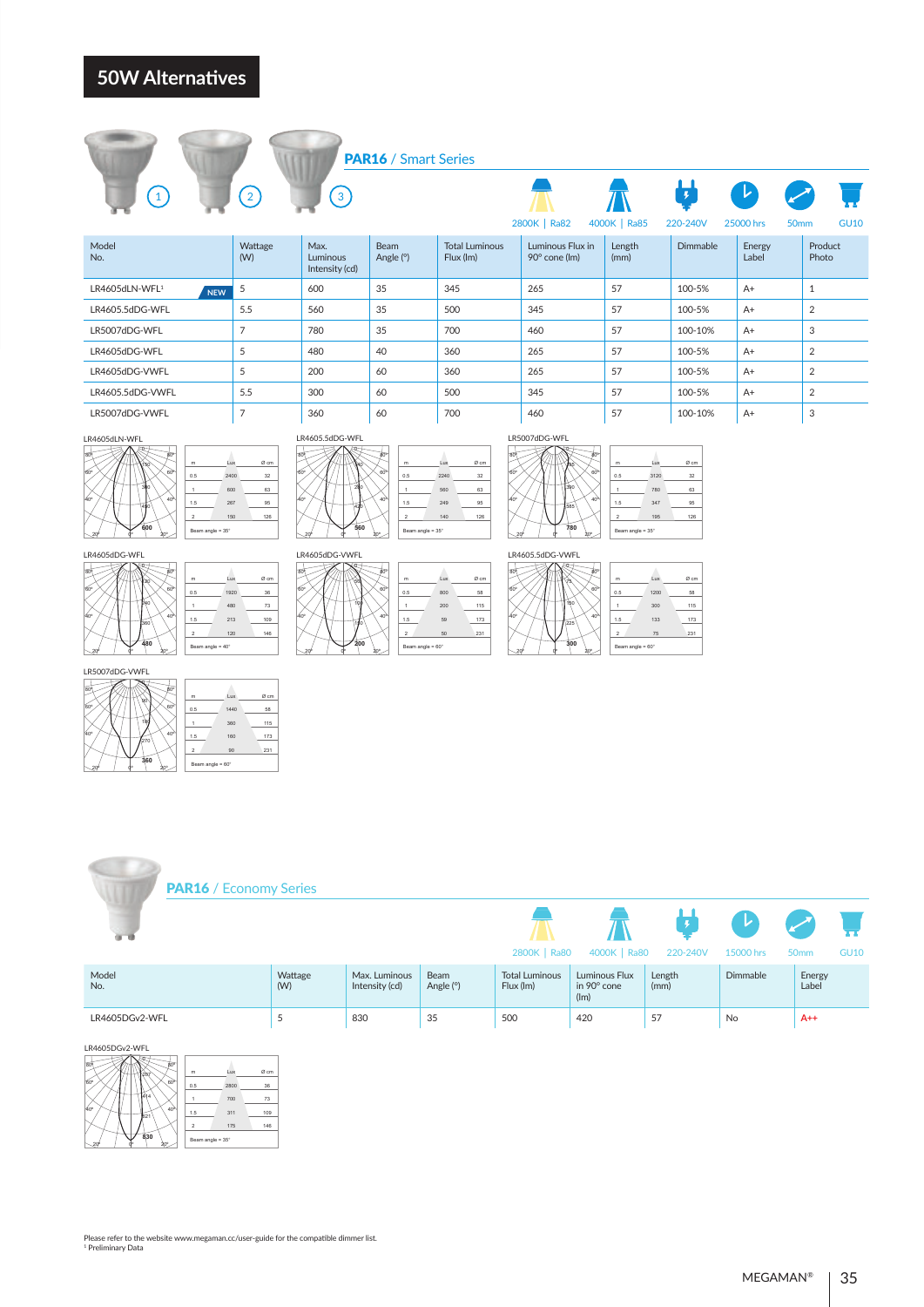

|                     | ingenium <sup>®</sup> |                                 |                   |                                    |                                      |                           |                                                |                 |
|---------------------|-----------------------|---------------------------------|-------------------|------------------------------------|--------------------------------------|---------------------------|------------------------------------------------|-----------------|
|                     | <b>BLU</b>            | <b>B</b> Bluetooth®             |                   | 2800K   Ra82                       | 4000K   Ra85                         | $\frac{1}{2}$<br>220-240V | $\mathcal{L}$<br>25000 hrs<br>50 <sub>mm</sub> | <b>GU10</b>     |
| Model<br>No.<br>(W) | Wattage               | Max. Luminous<br>Intensity (cd) | Beam<br>Angle (°) | <b>Total Luminous</b><br>Flux (lm) | Luminous Flux<br>in 90° cone<br>(lm) | Length<br>(mm)            | <b>Dimmable</b>                                | Energy<br>Label |
| 8<br>LR3808dBT-WFL  |                       | 750                             | 35                | 540                                | 410                                  | 65                        | 100-10%                                        | $\overline{A}$  |

| LR3808dBT-WFL                                 |
|-----------------------------------------------|
| 80<br>ŔΩ<br>60<br>60<br>5<br>40<br>563<br>750 |
|                                               |

| m                | Lux  | Ø cm |  |  |  |  |  |
|------------------|------|------|--|--|--|--|--|
| 0.5              | 3000 | 32   |  |  |  |  |  |
| 1                | 750  | 65   |  |  |  |  |  |
| 1.5              | 333  | 95   |  |  |  |  |  |
| $\overline{2}$   | 188  | 126  |  |  |  |  |  |
| Beam angle = 35° |      |      |  |  |  |  |  |

|               | <b>PAR16</b> / Smart Series |                                                                                       |                          |                                    |                                   |                                          | Dim to Warm      |                 | LR5006wDG-WFL     |
|---------------|-----------------------------|---------------------------------------------------------------------------------------|--------------------------|------------------------------------|-----------------------------------|------------------------------------------|------------------|-----------------|-------------------|
|               | SOOK + 2800K<br>Dim to WARM |                                                                                       |                          | 2800K - 1800K   Ra82               | 220-240V                          | $\left  \mathbf{r} \right $<br>25000 hrs | 50 <sub>mm</sub> | <b>GU10</b>     | 360               |
| Model<br>No.  | Wattage<br>(W)              | Max. Luminous<br>Intensity (cd)                                                       | <b>Beam</b><br>Angle (°) | <b>Total Luminous</b><br>Flux (Im) | Luminous Flux in<br>90° cone (lm) | Length<br>(mm)                           | Dimmable         | Energy<br>Label | 480               |
| LR5006wDG-WFL | 6                           | 480                                                                                   | 35                       | 400                                | 280                               | 57                                       | 100-5%           | $\overline{A}$  | Øcr<br>Lux<br>m   |
|               |                             | Please refer to the website www.megaman.cc/user-guide for the compatible dimmer list. |                          |                                    |                                   |                                          |                  |                 | 32<br>0.5<br>1920 |

| LR5006wDG-WFL |    |
|---------------|----|
| 80            | έō |
| 60            | 6Ò |
| ١ń<br>40°     | 40 |
| 360           |    |
| 480           |    |
|               |    |

| m                | Lux  | Ø cm |  |  |  |  |  |
|------------------|------|------|--|--|--|--|--|
| 0.5              | 1920 | 32   |  |  |  |  |  |
| 1                | 480  | 63   |  |  |  |  |  |
| 1.5              | 213  | 95   |  |  |  |  |  |
| $\overline{2}$   | 120  | 126  |  |  |  |  |  |
| Beam angle = 35° |      |      |  |  |  |  |  |
|                  |      |      |  |  |  |  |  |

|               | <b>PAR16</b> / Smart Series         |                                 |                          |                                    |                                   |                | <b>Step Dimming</b>                                    |                 | LR2106sDG-WFL |
|---------------|-------------------------------------|---------------------------------|--------------------------|------------------------------------|-----------------------------------|----------------|--------------------------------------------------------|-----------------|---------------|
| O             | 100% 60% 20%<br><b>Step Dimming</b> |                                 |                          | 2800K   Ra82                       | 4000K   Ra85<br>220-240V          |                | $\blacktriangleright$<br>25000 hrs<br>50 <sub>mm</sub> | <b>GU10</b>     | 360           |
| Model<br>No.  | Wattage<br>(W)                      | Max. Luminous<br>Intensity (cd) | <b>Beam</b><br>Angle (°) | <b>Total Luminous</b><br>Flux (lm) | Luminous Flux in<br>90° cone (lm) | Length<br>(mm) | Dimmable                                               | Energy<br>Label | 480           |
| LR2106sDG-WFL | 6                                   | 480                             | 40                       | 360                                | 265                               | 57             | 100%, 60%, 20%                                         | $\overline{A}$  | Øcr<br>Lux    |



| m                       | Lux  | Ø cm |  |  |  |  |  |
|-------------------------|------|------|--|--|--|--|--|
| 0.5                     | 1920 | 36   |  |  |  |  |  |
| 1                       | 480  | 73   |  |  |  |  |  |
| 1.5                     | 213  | 109  |  |  |  |  |  |
| $\overline{2}$          | 120  | 146  |  |  |  |  |  |
| Beam angle = $40^\circ$ |      |      |  |  |  |  |  |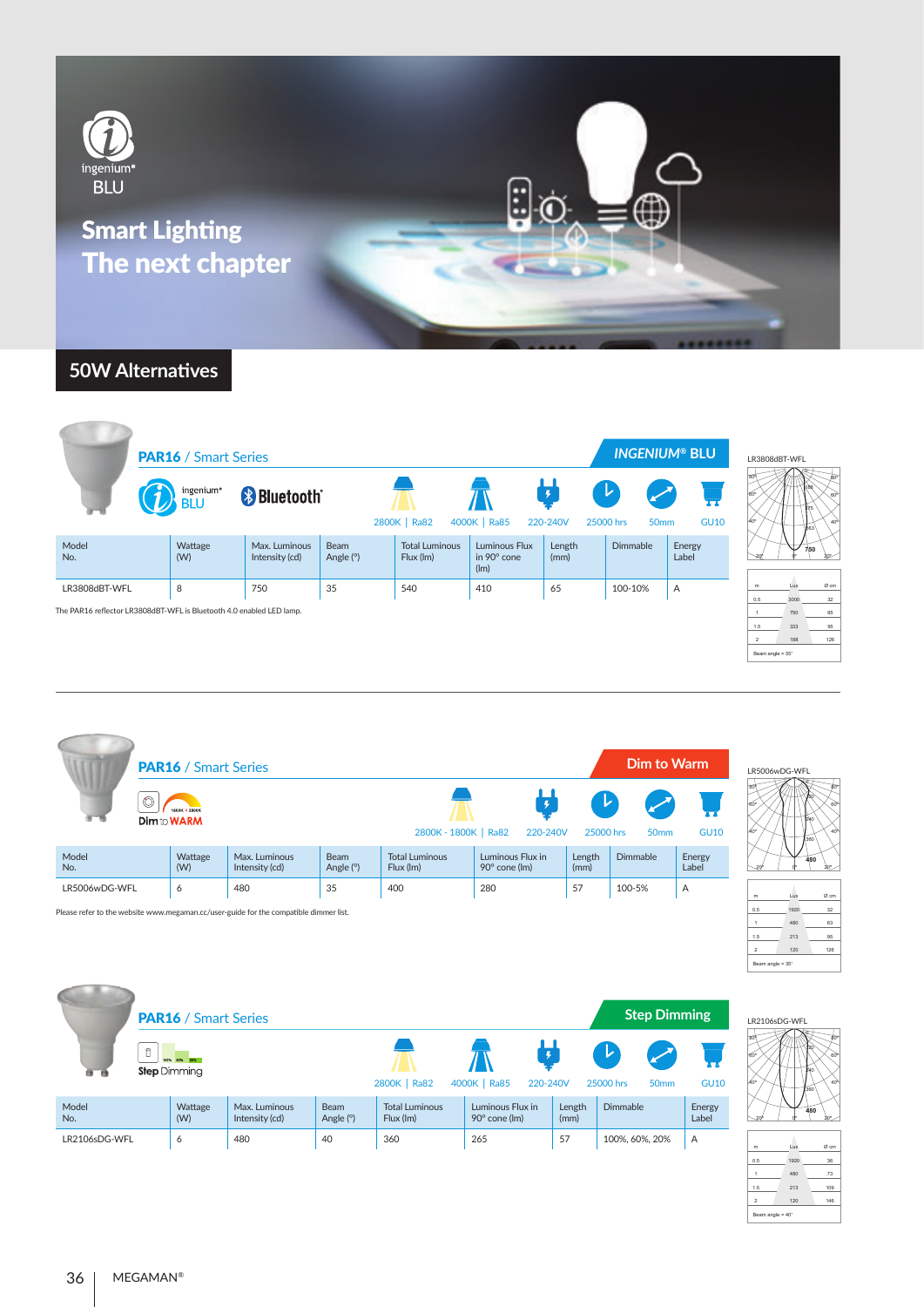

|                                  |            | <b>PAR16</b> / Professional Series |                                 |                            |                                    | <b>Hybrid Reflector</b><br>U-DIM™ | <b>Rich Colour+</b> | <b>Ra95</b>                     |                              |
|----------------------------------|------------|------------------------------------|---------------------------------|----------------------------|------------------------------------|-----------------------------------|---------------------|---------------------------------|------------------------------|
| ∆∕ע<br>U-DIM<br><b>Page 1999</b> |            |                                    |                                 | 2800K   Ra95               | 4000K   Ra95                       | 220-240V                          | レ<br>25000 hrs      | <b>GU10</b><br>50 <sub>mm</sub> | <b>RQ</b><br>value $\geq 75$ |
| Model<br>No.                     |            | Wattage<br>(W)                     | Max. Luminous<br>Intensity (cd) | <b>Beam</b><br>Angle $(°)$ | <b>Total Luminous</b><br>Flux (lm) | Luminous Flux in<br>90° cone (lm) | Length<br>(mm)      | <b>Dimmable</b>                 | Energy<br>Label              |
| LR5907dR9HR-75H24D               | <b>NEW</b> |                                    | 2650                            | 24                         | 580                                | 420                               | 57                  | 100-5%                          | $A+$                         |
| LR5907dR9HR-75H35D               | <b>NEW</b> |                                    | 1650                            | 35                         | 580                                | 420                               | 57                  | 100-5%                          | $A+$                         |

Please refer to the website www.megaman.cc for the latest photometric and lux diagrams.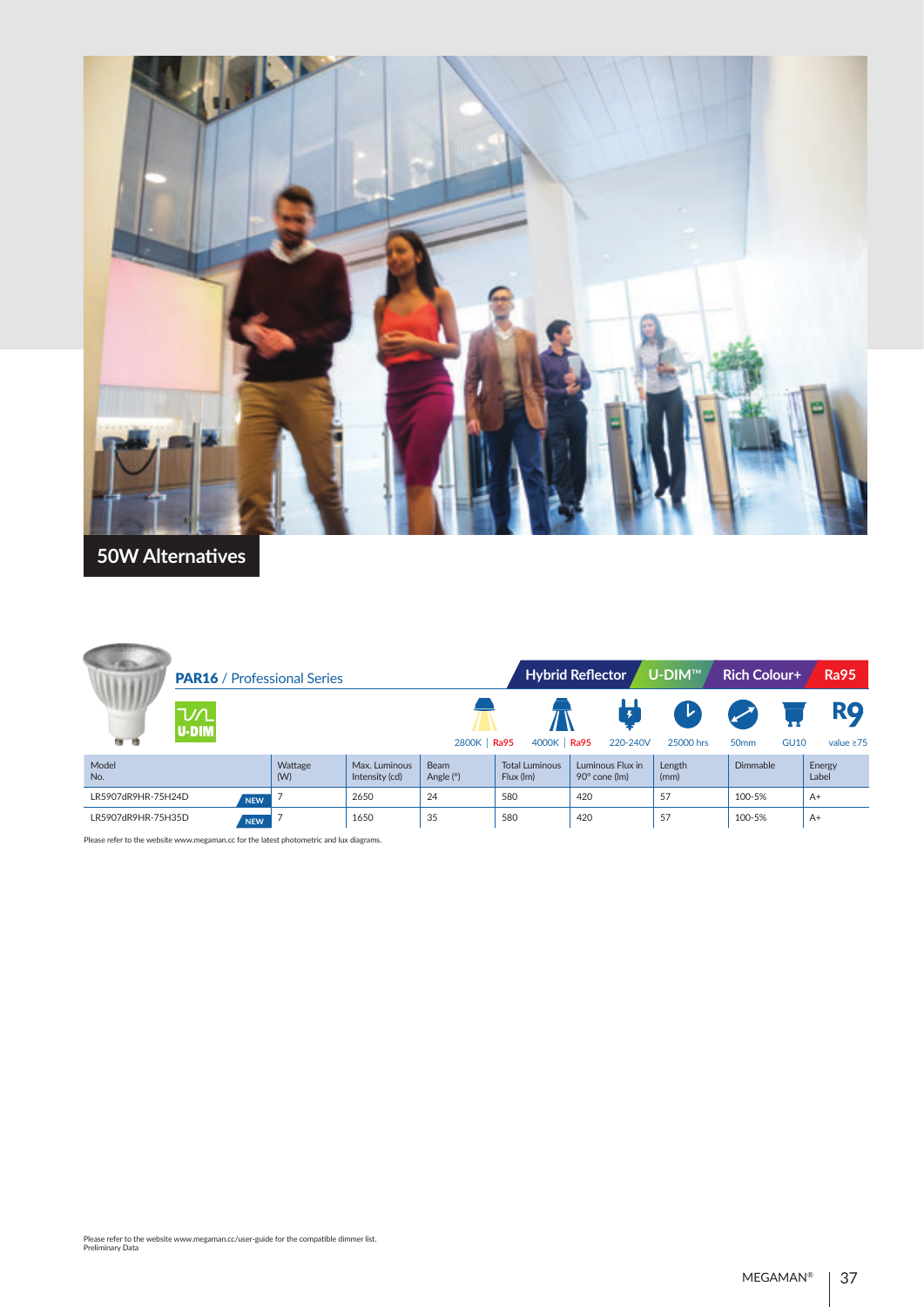

| <b>PAR16</b> / Professional Series |            |                |                                 |                   |                                    |                                   |                |                 | <b>Hybrid Reflector</b>              |             |  |
|------------------------------------|------------|----------------|---------------------------------|-------------------|------------------------------------|-----------------------------------|----------------|-----------------|--------------------------------------|-------------|--|
| v                                  |            |                |                                 |                   | 2800K   Ra82                       | 4000K   Ra85                      | Ļ<br>220-240V  | V)<br>25000 hrs | $\boldsymbol{z}$<br>50 <sub>mm</sub> | <b>GU10</b> |  |
| Model<br>No.                       |            | Wattage<br>(W) | Max. Luminous<br>Intensity (cd) | Beam<br>Angle (°) | <b>Total Luminous</b><br>Flux (Im) | Luminous Flux in<br>90° cone (lm) | Length<br>(mm) | Dimmable        | Energy<br>Label                      |             |  |
| LR5604HR-35H24D <sup>1</sup>       | <b>NEW</b> | $\overline{4}$ | 1300                            | 24                | 350                                | 250                               | 57             | <b>No</b>       | $A+$                                 |             |  |
| LR5604HR-35H35D <sup>1</sup>       | <b>NEW</b> | $\overline{4}$ | 600                             | 35                | 350                                | 250                               | 57             | No              | $A+$                                 |             |  |

Please refer to the website www.megaman.cc for the latest photometric and lux diagrams.

|                 | <b>PAR16</b> / Professional Series |                                 |                          |                                    |                                   |                |                            | <b>TCH</b>                                     |             |
|-----------------|------------------------------------|---------------------------------|--------------------------|------------------------------------|-----------------------------------|----------------|----------------------------|------------------------------------------------|-------------|
|                 |                                    |                                 |                          | 2800K   Ra82                       | 4000K   Ra85                      | 220-240V       | $\mathcal{L}$<br>25000 hrs | $\boldsymbol{\mathcal{F}}$<br>50 <sub>mm</sub> | <b>GU10</b> |
| Model<br>No.    | Wattage<br>(W)                     | Max. Luminous<br>Intensity (cd) | <b>Beam</b><br>Angle (°) | <b>Total Luminous</b><br>Flux (lm) | Luminous Flux in<br>90° cone (lm) | Length<br>(mm) | Dimmable                   | Energy<br>Label                                |             |
| LR4204.5-35H24D | 4.5                                | 1300                            | 24                       | 240                                | 210                               | 55             | <b>No</b>                  | A                                              |             |
| LR4204.5-35H35D | 4.5                                | 600                             | 35                       | 240                                | 210                               | 55             | No                         | A                                              |             |

| LR4204.5-35H24D                           |                  |      |        | LR4204.5-35H35D                                      |        |
|-------------------------------------------|------------------|------|--------|------------------------------------------------------|--------|
| <b>BO</b><br>80                           | m                | Lux  | $Ø$ cm | <b>BO</b><br>80<br>Lux<br>m                          | $Ø$ cm |
| 826<br>160°<br>60°                        | 0.5              | 5200 | 21     | <b>MAC</b><br>160°<br>60°<br>0.5<br>2400             | 32     |
| 650                                       |                  | 1300 | 43     | 300<br>600                                           | 65     |
| Ac <sup>o</sup><br>40 <sup>o</sup><br>975 | 1.5              | 578  | 64     | $40^{\circ}$<br>40 <sup>%</sup><br>267<br>1.5<br>450 | 95     |
|                                           | 2                | 325  | 85     | 150<br>$\overline{a}$                                | 126    |
| 1300<br><b>bne</b><br>эr                  | Beam angle = 24° |      |        | 600<br>Beam angle = 35°<br>2œ                        |        |